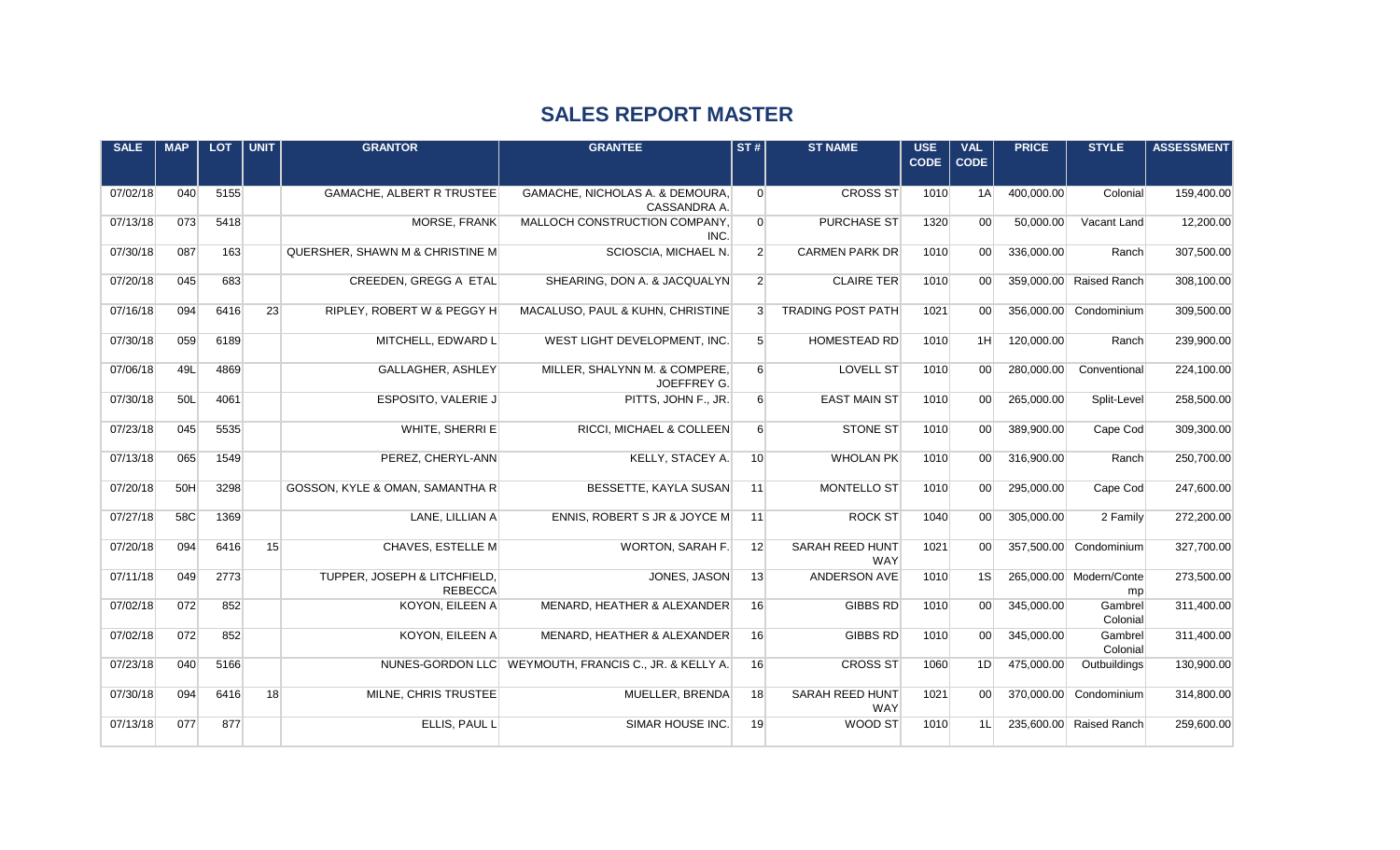| 07/13/18 | 043 | 5424 |    | MAHAR, NATALIE TRUSTEE                                   | FINE, MAURA & CONNOLLY, JUDITH                                   | 20 | PENDLETON CT        | 1010 | 00 <sup>1</sup> | 455,900.00 | Colonial                | 295,300.00 |
|----------|-----|------|----|----------------------------------------------------------|------------------------------------------------------------------|----|---------------------|------|-----------------|------------|-------------------------|------------|
| 07/13/18 | 58C | 1496 |    | EDINGTON, GLENN & MARGUERITE                             | WEIR, CARL S JR                                                  | 20 | <b>BENTON ST</b>    | 1010 | 00 <sup>1</sup> | 250,000.00 | Conventional            | 191,600.00 |
| 07/13/18 | 016 | 5133 |    |                                                          | MONTANARO, VICKY WARNER, JEFFREY MICHAEL & IBBITSON,<br>JANEL M. | 21 | WINTER ST           | 1010 | 00 <sup>1</sup> | 331,000.00 | Ranch                   | 255,100.00 |
| 07/02/18 | 034 | 2395 |    | SANTANDER BANK, N.A.                                     | VICKERY, RYAN P.                                                 | 23 | <b>CARMEL ST</b>    | 1010 | 1S              | 165,000.00 | Cape Cod                | 208,600.00 |
| 07/05/18 | 50J | 4324 |    | SANBORN, DEBORAH A TRUSTEE                               | US BANK NATIONAL ASSOCIATION,<br><b>TRUSTEE</b>                  | 24 | <b>FOREST ST</b>    | 1040 | 1L              | 246,400.00 | 2 Family                | 275,100.00 |
| 07/31/18 | 051 | 2557 |    | WILBUR, JOSEPH & LORI                                    | <b>COUTINHO, ANDREW &amp; KATHY</b>                              | 26 | MONTELLO ST         | 1010 | 00 <sup>1</sup> | 330,000.00 | Conventional            | 294,000.00 |
| 07/18/18 | 057 | 1469 | 27 | CALLAHAN, JOSHUA THOMAS &<br><b>LYNDSEY G</b>            | DUQUETTE, MARYELLEN                                              | 27 | <b>SYCAMORE DR</b>  | 1021 | 00 <sup>1</sup> | 270,000.00 | Condominium             | 269,300.00 |
| 07/02/18 | 58D | 1571 |    | <b>BICKFORD, ROSS &amp; JOANNE</b>                       | PRO-HOME, INC.                                                   | 27 | <b>WEBSTER ST</b>   | 1010 | 1L              | 250,000.00 | New England<br>Colonial | 272,700.00 |
| 07/06/18 | 057 | 1469 | 32 | MORIARTY, KRISTIN M                                      | LLOYD, PAMELA M.                                                 | 32 | <b>SYCAMORE DR</b>  | 1021 | 00 <sup>1</sup> | 299,000.00 | Condominium             | 267,000.00 |
| 07/13/18 | 073 | 2883 |    | HARTE, J ALEXANDER & RUTH E TRS                          | LARKIN, THOMAS                                                   | 37 | <b>FAYE AVE</b>     | 1010 | 00 <sup>1</sup> | 250,000.00 | Camp                    | 218,400.00 |
| 07/31/18 | 031 | 3835 |    | NIC-CO BUILDERS LLC                                      | CALLAHAN, JAMES M. & MICHAELA J.                                 | 38 | <b>GATEWAY LN</b>   | 1010 | 00 <sup>1</sup> | 575,000.00 | Colonial                | 519,500.00 |
| 07/31/18 | 031 | 3835 |    | NIC-CO BUILDERS LLC                                      | CALLAHAN, JAMES M. & MICHAELA J.                                 | 38 | <b>GATEWAY LN</b>   | 1010 | 00 <sup>1</sup> | 575,000.00 | Colonial                | 519,500.00 |
| 07/31/18 | 045 | 221  |    | BRIGGS, CLIFFORD M & DONOGHUE,<br><b>MELISSA</b>         | LAPLANTE, MATTHEW WILLIAM &<br><b>JENNIFER</b>                   | 47 | LAKE SHORE DR       | 1010 | 00 <sup>1</sup> | 249,000.00 | <b>Bungalow</b>         | 205,200.00 |
| 07/25/18 | 019 | 4725 |    | AMARAL, JOHN A & CHERYL A                                | BONO, STEVEN F. & ALEXANDRA A.                                   | 52 | <b>DON'S WAY</b>    | 1010 | 00 <sup>1</sup> | 497,000.00 | Colonial                | 477,600.00 |
| 07/23/18 | 107 | 3775 |    | CABRAL, EDWARD M & SUSAN F                               | REARDON, JAMES A. & SHERRI E.                                    | 55 | <b>CHARMARK CIR</b> | 1010 | 00 <sup>1</sup> | 499,000.00 | Colonial                | 444,000.00 |
| 07/23/18 | 107 | 3775 |    | CABRAL, EDWARD M & SUSAN F                               | REARDON, JAMES A. & SHERRI E.                                    | 55 | <b>CHARMARK CIR</b> | 1010 | 00 <sup>1</sup> | 499,000.00 | Colonial                | 444,000.00 |
| 07/13/18 | 079 | 1418 | 62 | <b>FARRAR, THOMAS &amp; STUBBERT,</b><br><b>CHARLENE</b> | GILLIS, DONALD S.                                                | 62 | <b>ASHLEY LN</b>    | 1021 | 00 <sup>1</sup> | 225,000.00 | Condominium             | 228,200.00 |
| 07/23/18 | 060 | 5283 |    | RICCI, MICHAEL & LAPORTE, COLLEEN                        | MCGRATH, MICHAEL & ANGELINE                                      | 70 | <b>THOMAS ST</b>    | 1010 | 00 <sup>1</sup> | 337,000.00 | Raised Ranch            | 292,300.00 |
| 07/20/18 | 019 | 2033 |    | GADSBY, HELENA M                                         | DEANGELO, KRYSTAL M.                                             | 74 | PLYMOUTH ST         | 1010 | 00 <sup>1</sup> | 326,000.00 | Conventional            | 307,500.00 |
| 07/20/18 | 019 | 2033 |    | GADSBY, HELENA M                                         | DEANGELO, KRYSTAL M.                                             | 74 | PLYMOUTH ST         | 1010 | 00 <sup>1</sup> | 326,000.00 | Conventional            | 307,500.00 |
| 07/02/18 | 002 | 6358 |    | LOGAN, WILLIAM R ETAL TRUSTEES                           | FLANNERY, JASON                                                  | 89 | <b>RIVER ST</b>     | 1010 | 00 <sup>1</sup> | 410,000.00 | Colonial                | 342,600.00 |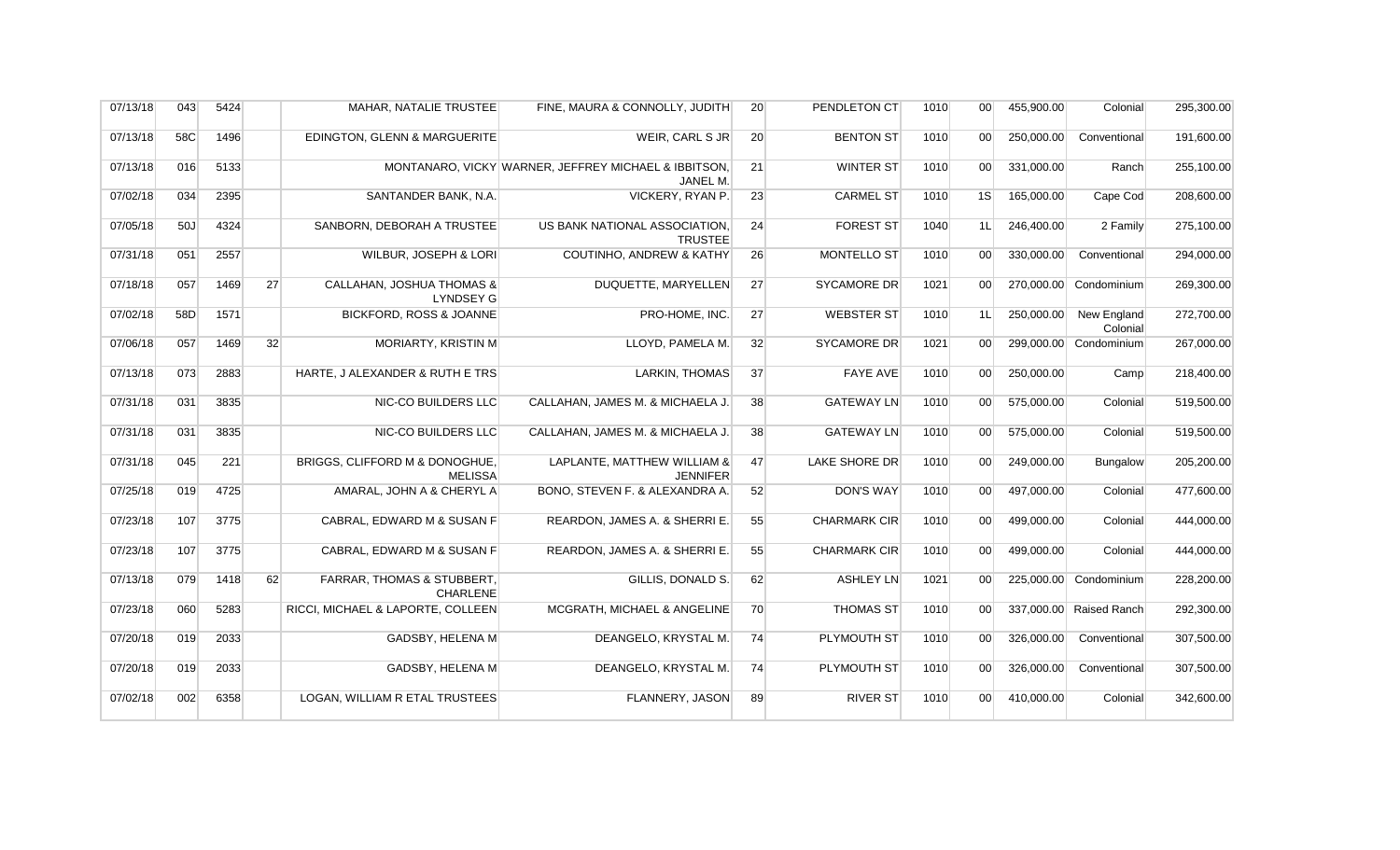| 07/02/18      | 002 | 6358 |   | LOGAN, WILLIAM R ETAL TRUSTEES              | FLANNERY, JASON                                         | 89  | <b>RIVER ST</b>        | 1010 | 00 <sup>1</sup> | 410,000.00 | Colonial                       | 342,600.00 |
|---------------|-----|------|---|---------------------------------------------|---------------------------------------------------------|-----|------------------------|------|-----------------|------------|--------------------------------|------------|
| 07/27/18      | 41P | 6178 |   | SEGURA, LOUIE A JR & LYNN A                 | SYLVIA, SUSAN L. & TSOUMAS, JANE E.,<br><b>TRUSTEES</b> | 89  | NORTH ST               | 1010 | 00 <sup>1</sup> | 359,900.00 | Cape Cod                       | 268,600.00 |
| 07/23/18      | 034 | 4251 |   | DORSEY, DONALD J JR & DEBORAH L             | WILMINGTON SAVINGS FUND SOCIETY,<br><b>FSB. TRUSTEE</b> | 103 | <b>PLYMPTON ST</b>     | 1010 | 1L              | 254,395.00 | Ranch                          | 237,700.00 |
| 07/10/18      | 064 | 3969 |   | <b>BANNISTER, CHARLES H</b>                 | DIAZ. GILBERTO CUBERO                                   | 117 | WOOD ST                | 1010 | 00 <sup>1</sup> | 295,000.00 | Ranch                          | 289,200.00 |
| 07/25/18      | 034 | 2791 |   | VON EUW, LAURA ETAL TRS                     | FERRIER, KATHLEEN A. & GREGORY A.                       | 121 | <b>PLYMPTON ST</b>     | 1010 | 00              | 70,000.00  | Cape Cod                       | 222,800.00 |
| 07/25/18      | 034 | 2791 |   | VON EUW, LAURA ETAL TRS                     | FERRIER, KATHLEEN A. & GREGORY A.                       | 121 | PLYMPTON ST            | 1010 | 00 <sup>1</sup> | 70,000.00  | Cape Cod                       | 222,800.00 |
| 07/20/18      | 065 | 264  | U | MCNAIR, JESSICA                             | BRAYTON, ADAM A. & LAINE, ALISON                        | 150 | WOOD ST                | 1021 | 00 <sup>°</sup> |            | 220.000.00 Condominium         | 154,100.00 |
| 07/03/18      | 092 | 678  |   | BERNABEO, DAVID J & DONNA C                 | BERNABEO, MICHAEL & MEGHAN                              | 165 | OLD MILLER ST          | 1010 | 1A              | 312,500.00 | Colonial                       | 379,400.00 |
| 07/03/18      | 092 | 678  |   | BERNABEO, DAVID J & DONNA C                 | BERNABEO, MICHAEL & MEGHAN                              | 165 | OLD MILLER ST          | 1010 | 1A              | 312,500.00 | Colonial                       | 379,400.00 |
| 07/31/18      | 063 | 2741 |   | MORSE BROTHERS INC                          | LAUZON, JOSEPH, SR.                                     | 219 | <b>ROCKY MEADOW ST</b> | 1010 | 00 <sup>1</sup> | 320,000.00 | Conventional                   | 310,000.00 |
| 07/16/18      | 066 | 2628 |   | <b>BENOIT, STEVEN ETAL</b>                  | MEDEIROS. EDWARD J.                                     | 248 | <b>WAREHAM ST</b>      | 1010 | 1L              | 140,000.00 | <b>New England</b><br>Colonial | 241,600.00 |
| 07/16/18      | 066 | 2628 |   | BENOIT, STEVEN ETAL                         | MEDEIROS, EDWARD J.                                     | 248 | <b>WAREHAM ST</b>      | 1010 | 1S              | 140,000.00 | New England<br>Colonial        | 241,600.00 |
| 07/27/18      | 043 | 5743 |   | KEAFFER, EILEEN & LEBLANC, STEVEN           | RASAK, CHARLES P.                                       | 323 | WOOD ST                | 1010 | 00 <sup>1</sup> |            | 510,000.00 Modern/Conte<br>mp  | 450,800.00 |
| 07/27/18      | 043 | 5743 |   | KEAFFER, EILEEN & LEBLANC, STEVEN           | RASAK, CHARLES P.                                       | 323 | WOOD ST                | 1010 | 00 <sup>1</sup> |            | 510,000.00 Modern/Conte<br>mp  | 450,800.00 |
| 07/09/18      | 042 | 4897 |   | <b>GRACE, KATHLEEN</b>                      | LACHANCE, LOUIS & SUSAN                                 | 337 | WOOD ST                | 1010 | 00 <sup>1</sup> | 439,900.00 | Colonial                       | 342,300.00 |
| 07/23/18      | 042 | 4319 |   | RAMSAY, STEVEN B & MARY T                   | RAMSAY, CRAIG                                           | 527 | PLYMOUTH ST            | 1010 | 1A              | 310,000.00 | Ranch                          | 290,600.00 |
| 07/30/18      | 110 | 4444 |   | HELMUTH, J SCOTT & MARY<br><b>CATHERINE</b> | CHERYL ANDREWS REALTY, LLC                              | 679 | <b>WAREHAM ST</b>      | 1010 | 00 <sup>1</sup> | 285,000.00 | Ranch                          | 307,800.00 |
| 07/20/18      | 044 | 2761 |   | YELAPI, KEVIN & KAREN                       | FRAWLEY, LORRAINE                                       | 719 | PLYMOUTH ST            | 1010 | 00 <sup>1</sup> |            | 313,000.00 Raised Ranch        | 271,700.00 |
| 07/20/18      | 044 | 2761 |   | YELAPI, KEVIN & KAREN                       | FRAWLEY, LORRAINE                                       | 719 | PLYMOUTH ST            | 1010 | 00 <sup>1</sup> |            | 313,000.00 Raised Ranch        | 271,700.00 |
| <b>Count:</b> | 59  |      |   |                                             |                                                         |     |                        |      |                 |            |                                |            |
|               |     |      |   |                                             |                                                         |     |                        |      |                 |            |                                |            |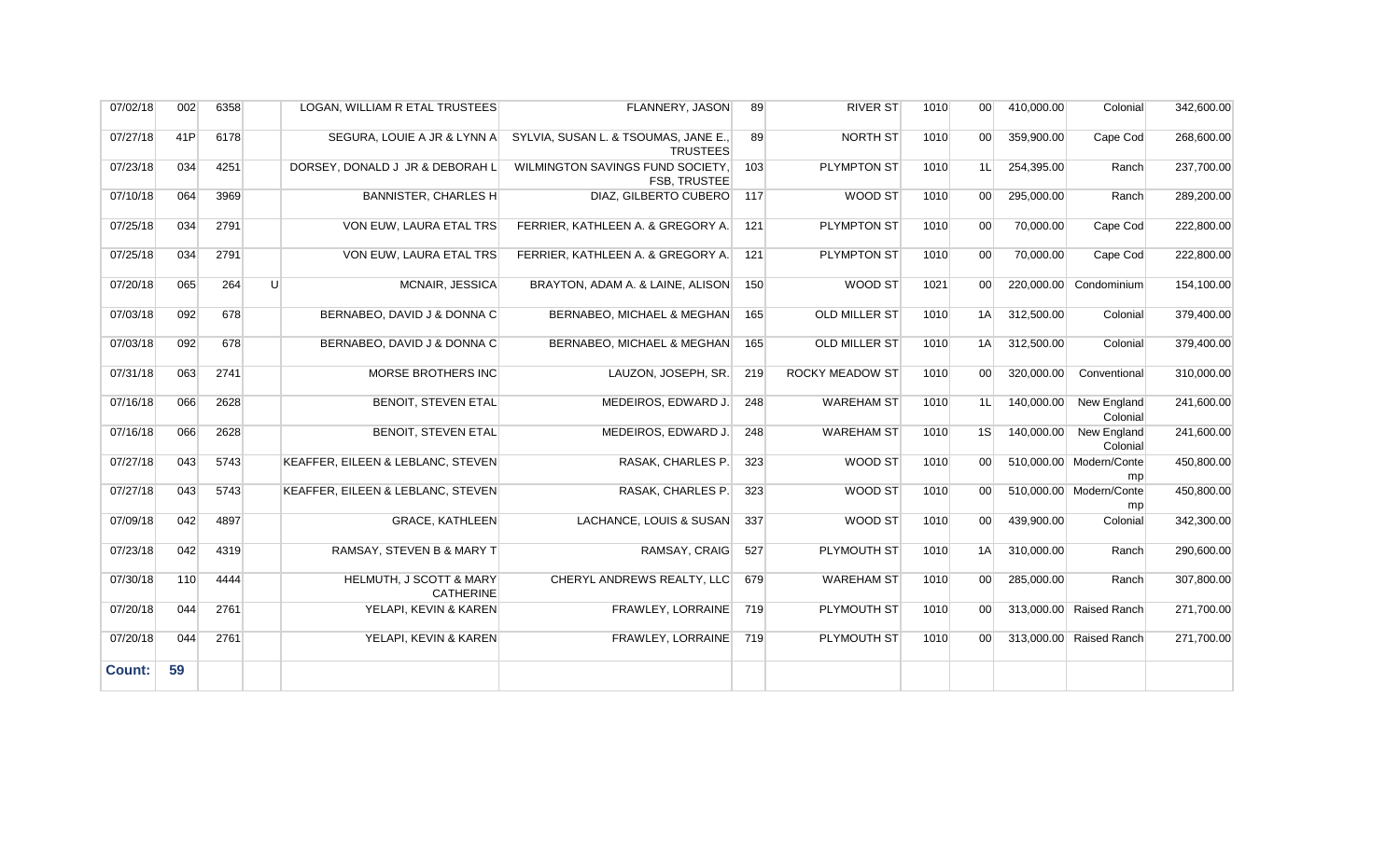| ASR      |
|----------|
|          |
| 0.40     |
| 0.24     |
| 0.92     |
| $0.86\,$ |
| 0.87     |
| 2.00     |
| $0.80\,$ |
| 0.98     |
|          |
| 0.79     |
| 0.79     |
| 0.84     |
| 0.89     |
| 0.92     |
| 1.03     |
| 0.90     |
| 0.90     |
| $0.28\,$ |
| $0.85\,$ |
|          |
| $1.10\,$ |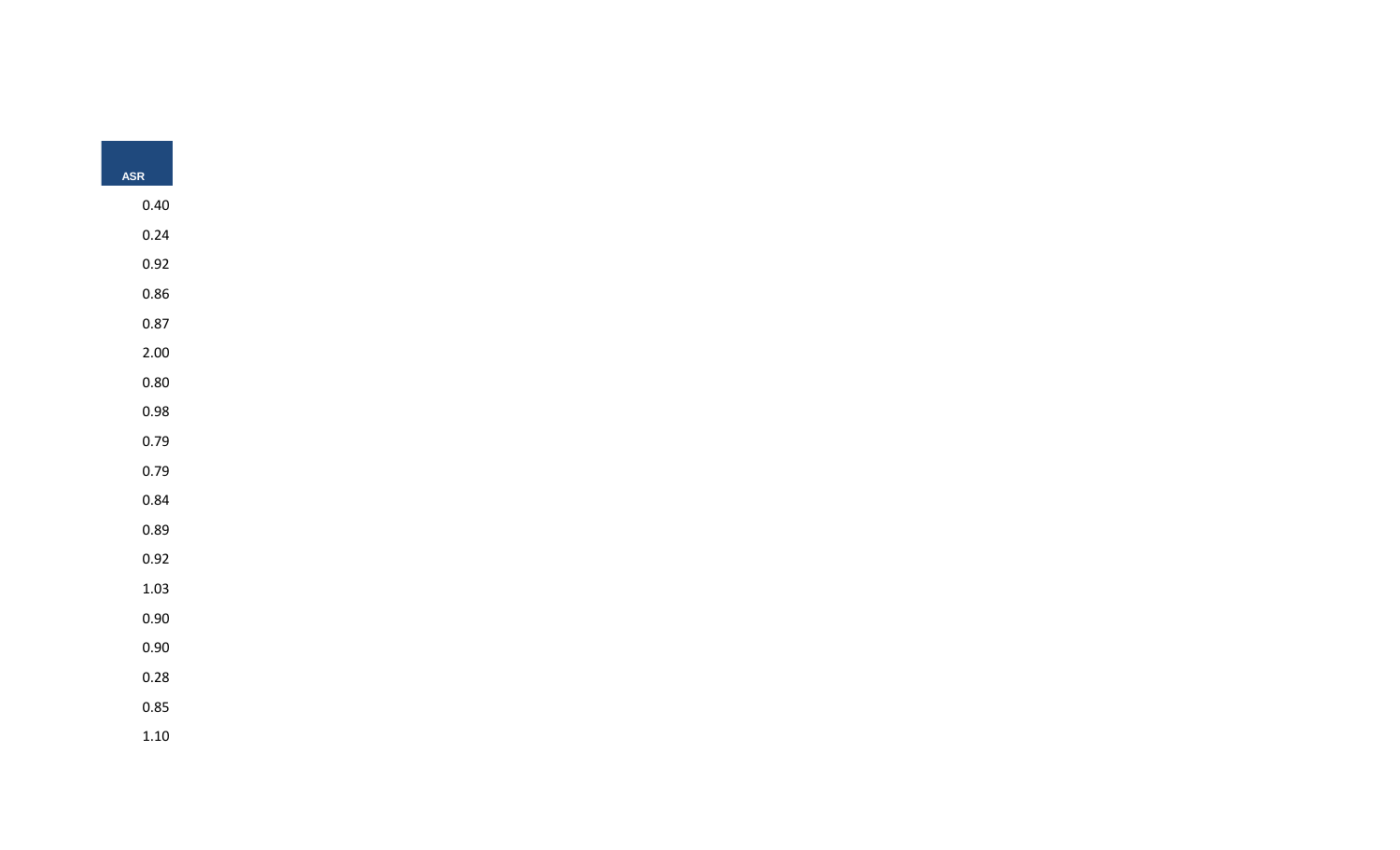| 0.65     |  |  |  |  |
|----------|--|--|--|--|
| 0.77     |  |  |  |  |
| 0.77     |  |  |  |  |
| 1.26     |  |  |  |  |
| 1.12     |  |  |  |  |
| 0.89     |  |  |  |  |
| $1.00\,$ |  |  |  |  |
| 1.09     |  |  |  |  |
| 0.89     |  |  |  |  |
| 0.87     |  |  |  |  |
| 0.90     |  |  |  |  |
| 0.90     |  |  |  |  |
| 0.82     |  |  |  |  |
| 0.96     |  |  |  |  |
| 0.89     |  |  |  |  |
| 0.89     |  |  |  |  |
| $1.01\,$ |  |  |  |  |
| 0.87     |  |  |  |  |
| 0.94     |  |  |  |  |
| 0.94     |  |  |  |  |
| 0.84     |  |  |  |  |